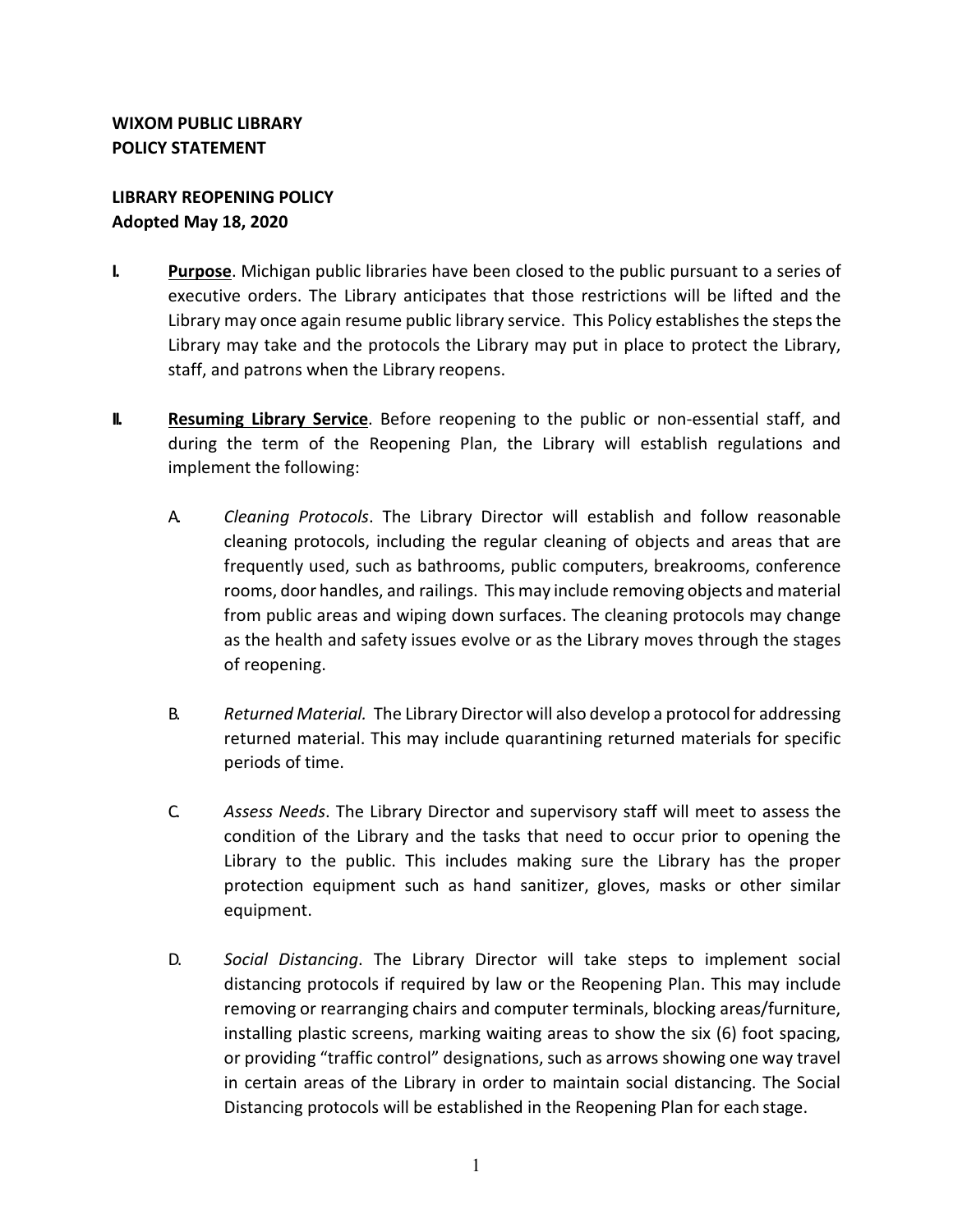- E. *Notice to Patrons*. The Library Directorshall post notices on the door of the Library and on the website to inform patrons of the particular regulations of patron conduct for the current stage of the Reopening Plan.
- **III. Reopening Stages**. The Library Board adopts the reopening plan attached as Exhibit A ("Reopening Plan") to this Policy as the basic structure for the reopening stages for public library service. Pursuant to Section IV, the Library Director has authority to modify the Reopening Plan. The Reopening Plan, including any modification by the Library Director, shall govern the use of the Library. Violations of the Reopening Plan may result in suspension of library privileges.
- **IV. Director's Role; Authority***.* The Library Director (or other person appointed by the Library Board) will monitor and coordinate events surrounding the reopening. The Library Director has the authority over the following:
	- A. *Modifications; Reopening Stages.* The Library Director may modify in writing any services, safety protocols or other part of the Reopening Plan. The Library Director also may determine when it is an appropriate time to move on to the next stage either in whole or in part.
	- B. *Staffing Levels*. The Library Director has the authority to address and determine appropriate staffing levels for each stage and whether staff can work from home or must work in-person.
	- C. *Cancel or Limit Services.* Even after the Library reopens and the Library Board approves a Reopening Plan, the Library Director may cancel or limit programs or services to ensure the safety and security of staff and patrons. This includes cancelling scheduled meetings held in any Library meeting rooms. The Library Director will use reasonable efforts to post notices of the program changes and cancellations, including posting notices at the Library and on the Library's website.
	- D. *Library Closure.* The Library Director has the authority to close the Library temporarily for a maximum of fourteen (14) days without prior Library Board approval. The Library Director will inform the President of the determination to close and the proposed duration of the closure. If the Library has not been reopened, the Library Board may meet to determine whether the Library Director's decision to close will be extended or whether the Library will be reopened before the time set forth in the Library Director's determination. This closure may be due to a specific incident or reoccurrence of an infectious disease in the Library's Service Area. The Library Director will use reasonable efforts to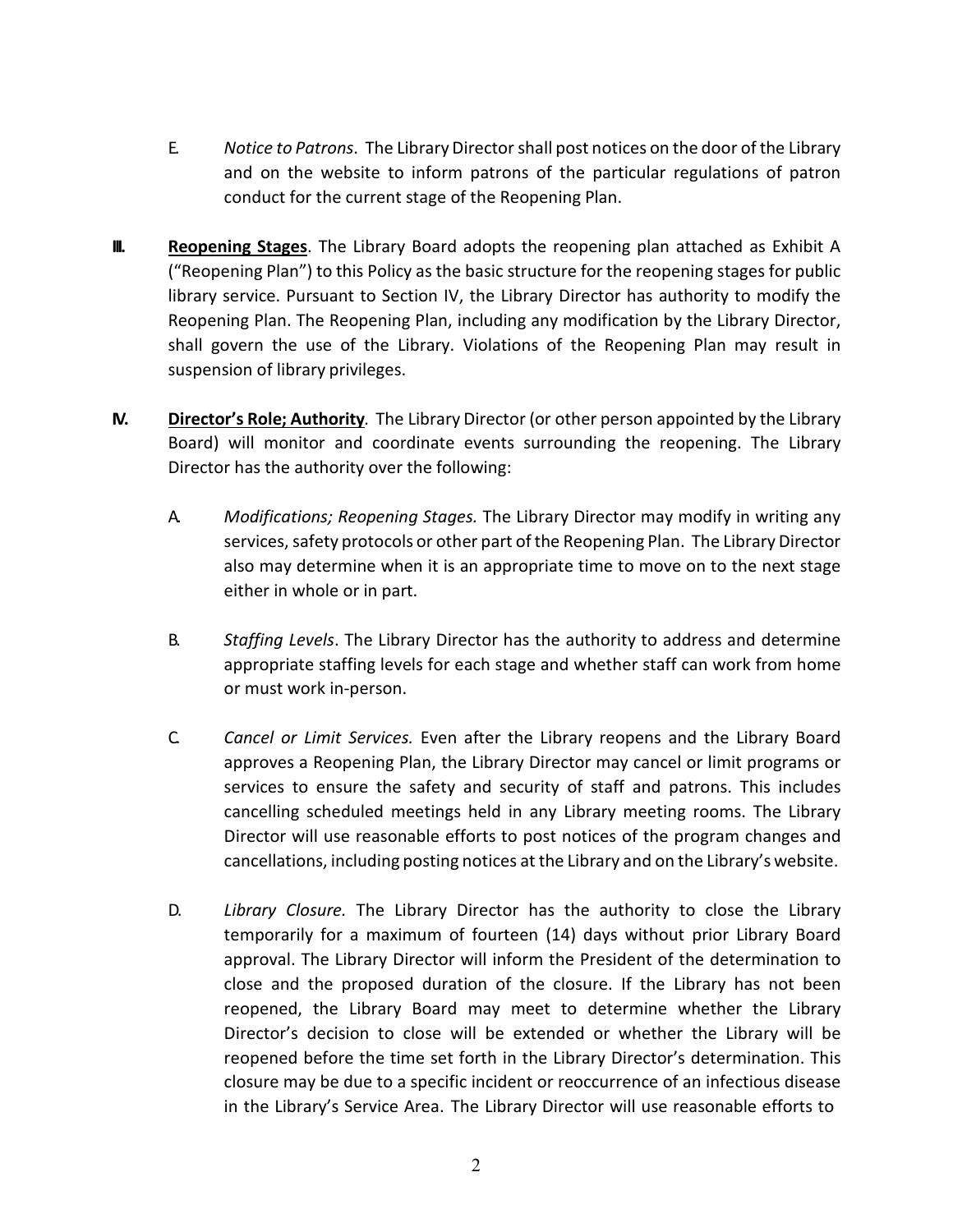post notices of the closure, including posting notices at the Library and on the Library's website. This Policy assumes the staff will be paid based on their "normal" schedule during the Library's closure under this paragraph.

- E. *Consultation*. The decision to cancel or limit services, move through the stages of the Reopening Plan, close the Library, or adopt additional protocols may be based on recommendations made regarding the outbreak by the Centers for Disease Control ("CDC"), local health officials, the Library Board, Michigan Library Association, American Library Association, or other reputable sources.
- **V. Enforcement***.* Patrons may not enter the Library or may be required to leave if they are not in compliance with any safety protocols or requirements in the Policy, Reopening Plan, or any condition or modification established in writing by the Library Director pursuant to this Policy. Only the Library Director or his/her designee has the authority to suspend or limit privileges pursuant to this Policy. If any patron receives a warning or has privileges suspended or limited, the Library shall fill out an incident report and shall provide written notice of the violation when possible. If the Library does not have the ability to provide written notice, the Incident Report shall identity when verbal notice was provided. The Library may provide additional suspension periods for subsequent violations of the same rule or requirement.
- **VI. Right of Appeal**. Patrons may appeal a decision to remove a patron or deny entry to the Library by sending a written appeal to the Library Board within ten (10) business days after the date the privileges were revoked, denied or limited. The appeal must be sent to the President of the Library Board. The decision of the Library Board isfinal.
- **VII. Applicability.** Unless specifically addressed by this Policy, this Policy is not intended to govern or regulate specific employment issues or policies involved with staff returning to work. All existing Library policies remain in effect unless in conflict with this Policy. In case of a conflict, this Policy shall govern.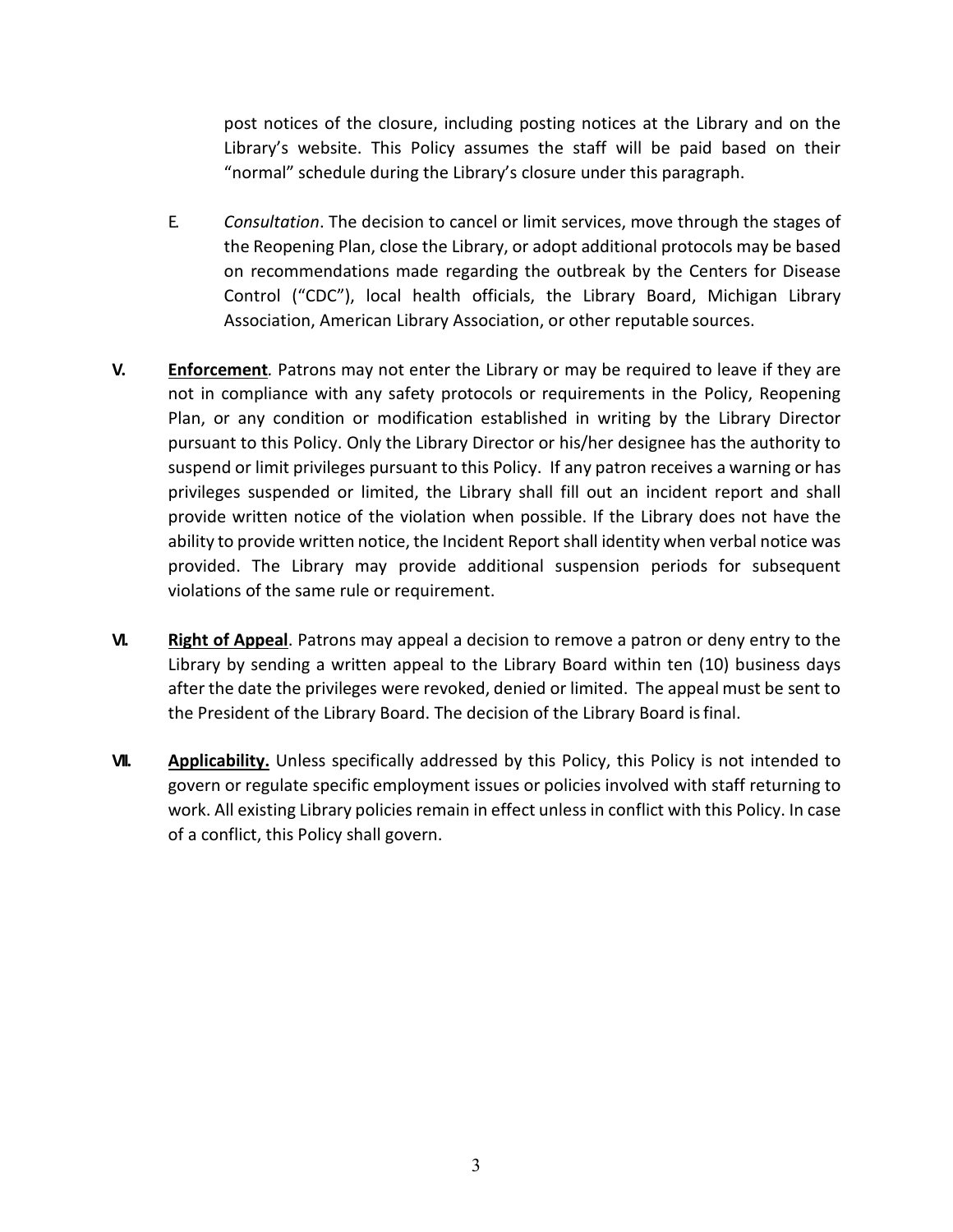#### **EXHIBIT A**

#### **REOPENING PLAN**

The following is the reopening plan approved by the Library Board ("Reopening Plan"). If an epidemic order is in effect, all elements of the epidemic order will be followed and the epidemic order will control if there is a conflict. The Reopening Plan only applies if permitted by law or executive order. This Reopening Plan is not intended to supersede or change any Library employment policies.

## *Requirements During All Stages***.**

- A. Per the CDC guidelines, patrons with an infectious illness such as the flu must not enter the Library until at least twenty-four (24) hours after they are free of fever (100 degrees F or 37.8 degrees C) or signs of a fever without the use of feverreducing medications.
- B. Patrons should not enter the Library with symptoms of an infectious disease.
- C. The Library shall provide notice on the Library doors of the patron responsibility requirements currently in effect. The Library Director has authority to approve the requirements and notices.
- D. Any requirements for staff safety precautions will be adopted separately and the staff will be informed.
- E. The Library Director shall determine the cleaning protocols for allstages.

## *Stage 1. Closed to the Public and Non-Essential Staff.*

During this stage, the Library will be closed to the public either by executive order, by motion of the Library Board, or by the Library Director pursuant to the Reopening Policy.

- A. Employees. Only essential staff may enter the Library according to the schedule adopted by the Library Director.
- B. Activities Permitted:
	- 1. Landscaping and other outside maintenance activities may resume if permitted by executive order.
	- 2. Inside maintenance activities may also resume if permitted by executive order.
	- 3. The Library can continue providing WIFI in the parking lot areas.
	- 4. Continuing essential functions.
	- 5. Virtual Library services, including virtual programming.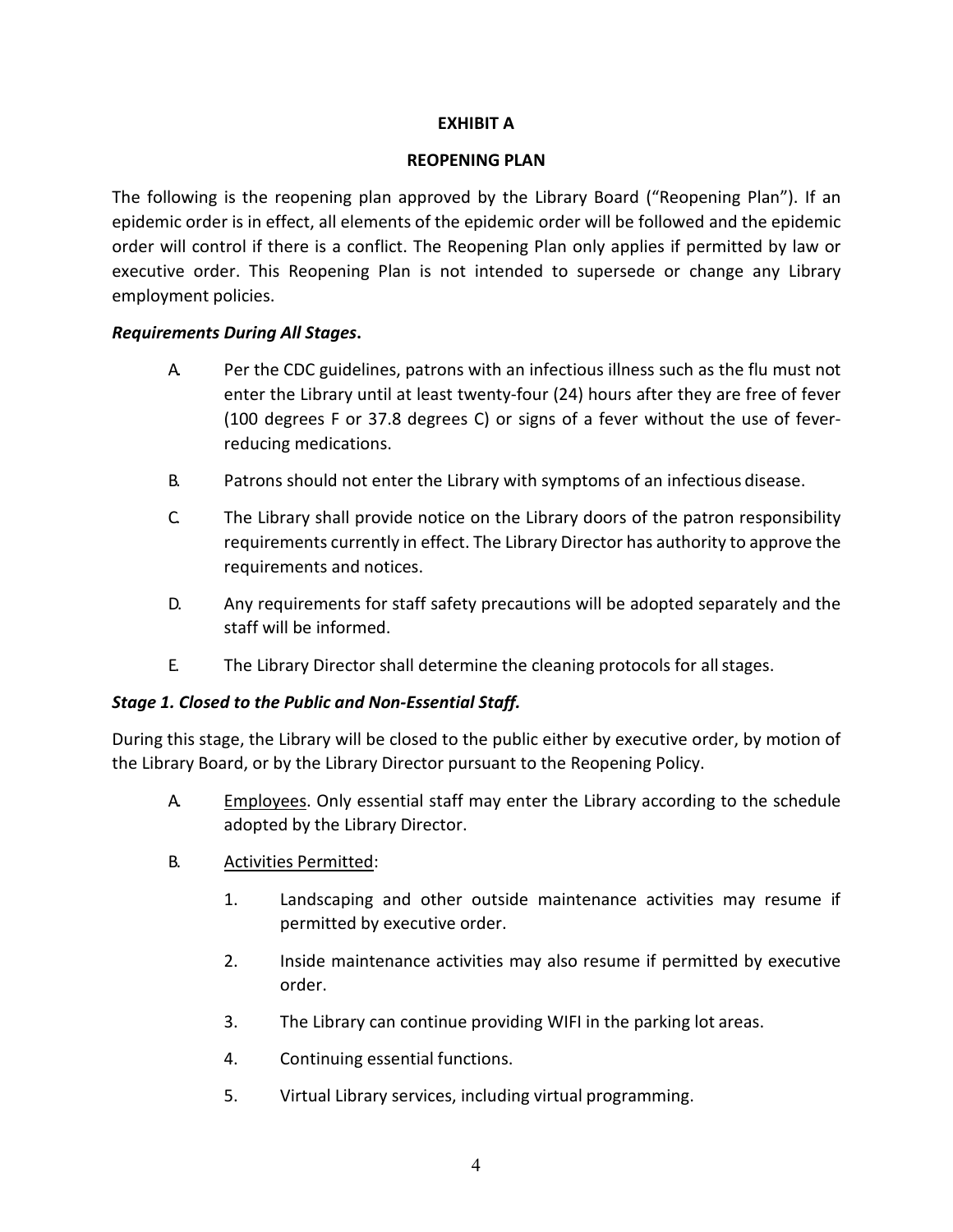## C. Social Distancing and Safety Protocols.

- 1. The Library Director will take steps to implement social distancing protocols.
- 2. The staff workspace shall be configured to maintain social distancing requirements of six (6) feet if possible.
- 3. Employees shall be required to wear masks.
- 4. The Library will begin to implement social distancing protocols in the Library in anticipation of patrons returning which may include:
	- a. Removing or rearranging chairs and tables.
	- b. Assessing what computer terminals may be used.
	- c. Blocking off areas/furniture.
	- d. Adding plastic screens.
	- e. Mark waiting areas to show the six (6) foot spacing.
	- f. Provide "traffic control" designations, such as arrows showing one way travel in certain areas of the Library in order to maintain social distancing.
- D. Hours of Operation. The Library will not have any public hours of operation.

## *Stage 2. Staff Returning; Patron In-Person Services Still Suspended.*

- A. Employees. All staff are permitted to return to work according to the schedule adopted by the Library Director.
- B. Activities Permitted:
	- 1. Updating collections.
	- 2. Updating patron databases.
	- 3. Shelving books.
	- 4 Transferring materialsto Library databasesto the extent they were stored separately while at home.
	- 5. Answer phones and respond to patrons' reference questions.
	- 6. Review upcoming programsthat may need to be cancelled or modified and review any contracts related to such programs.
	- 7. Resume the interlibrary loan process (if practical or possible).
	- 8. Assess whether the Library has adequate masks, gloves, and hand sanitizer to serve the public and staff.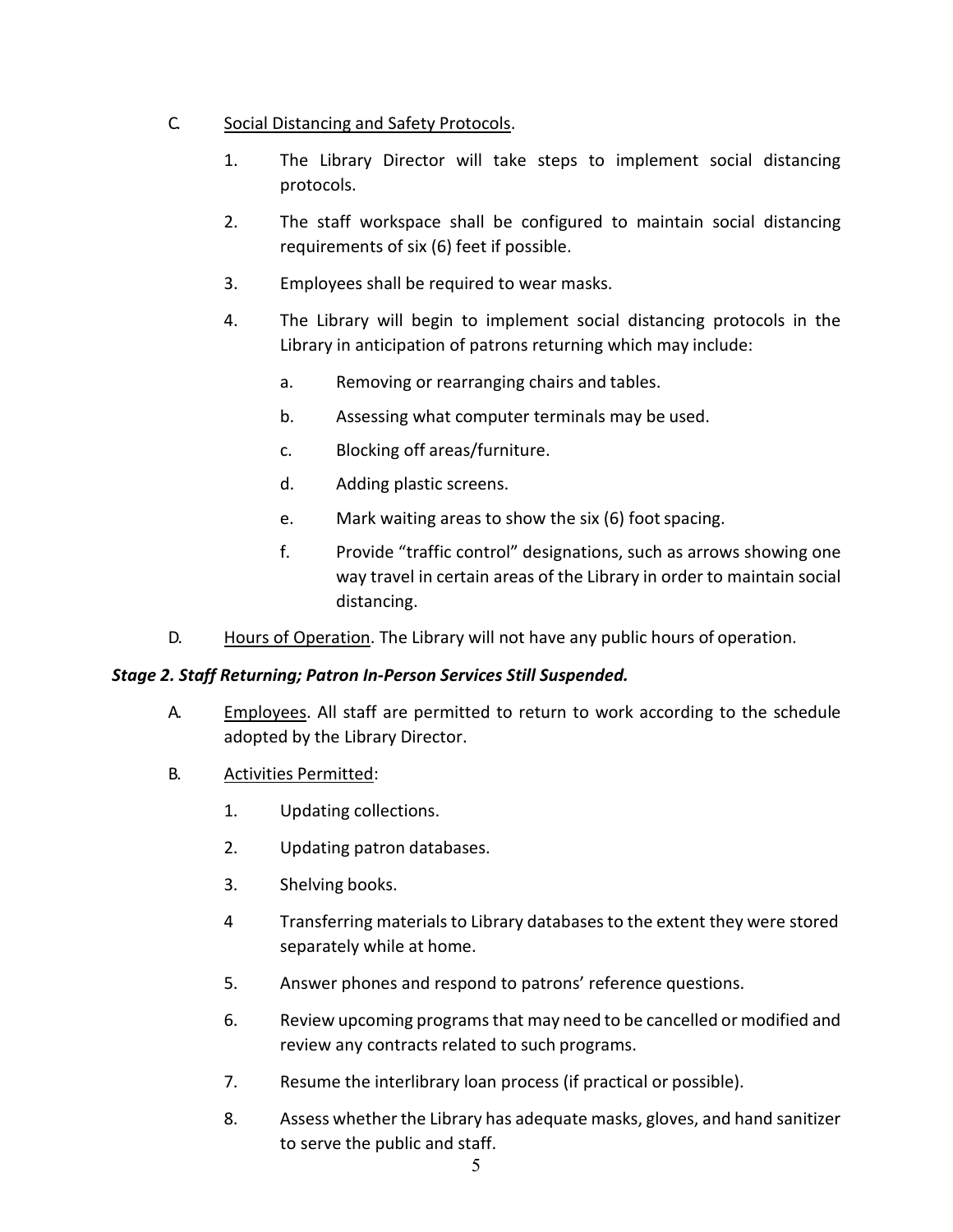- 9. Patrons are permitted to return Library materials to outdoor book drops. The Library Director will establish the protocols for returned material.
- C. Social Distancing and Safety Protocols. The protocols for Stage 1 will remain in place.
- D. Hours of Operation. The Library will not have any public hours of operation.

### *Stage 3: Curbside Pick Up and Limited Patron Services. Library Building Still Closed to the Public.*

- A. Employees. All staff are permitted to return to work according to the schedule adopted by the Library Director.
- B. Activities Permitted. In addition to previously authorized activities, the Library may include the following activities:
	- 1. Curbside delivery and pick up is permitted.
	- 2. The Library will address any policy or temporary measures involving fee forgiveness or suspension.
- C. Social Distancing and Safety Protocols. The protocols for Stage 1 will remain in place. In addition:
	- 1. Patrons and staff must remain six (6) feet apart, and the Library must design activities for curbside pickup to maintain this distance.
	- 2. Patrons are required to wear a mask when engaging in curbside pickup.
	- 3. The Library will mark waiting areas for cars and other curbside pickup issues.
	- 4. The Library will create a sign or pamphlet to inform patrons of the Library's practices during a particular stage and the precautions the Library istaking to prevent infection.
	- 5. The Library Director will establish cleaning and sanitizing protocols for "high touch" areas or surfaces.
	- 6. The Library will train employees on appropriate cleaning procedures, including training for staff on cleaning between patrons.
	- 7. If required by per executive order and/or state and local public health orders the Library will notify employees if it learns that an individual (including a patron or supplier) with a confirmed case of COVID-19 has visited the Library.
	- 8. The Library will limit staffing to the minimum number necessary to operate.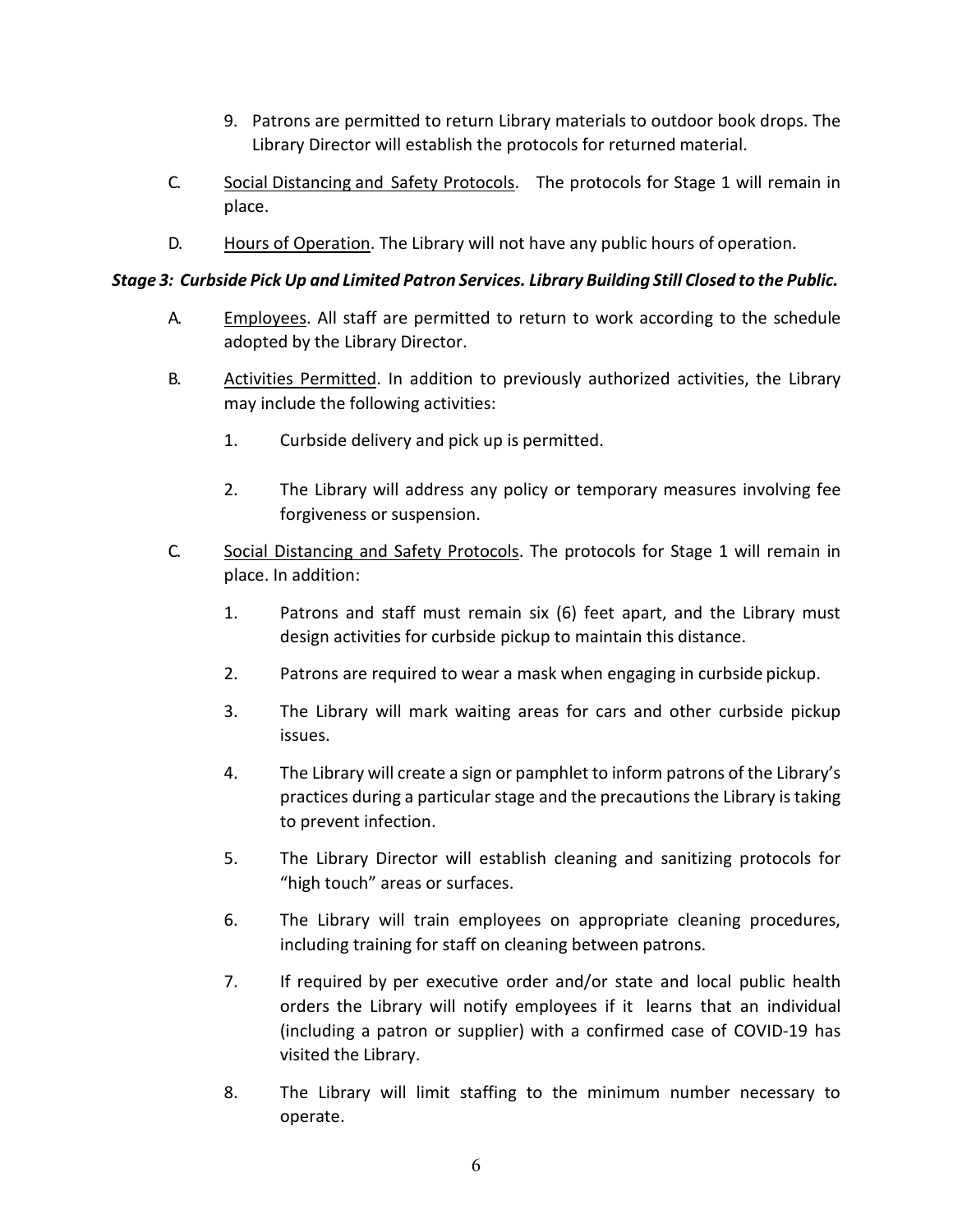D. Hours of Operation. The Library Board establishes the following as the hours for curbside pickup, but this may be modified by the Library Director:

## **Monday – Thursday 11am – 6pm, Friday 11am – 5pm, Saturday 11am – 5pm**

#### *Stage 4: Limited Library Spaces and ServicesOpen.*

- A. Employees. All staff are permitted to return to work according to the schedule adopted by the Library Director.
- B. Activities Permitted. In addition to previously authorized activities, the Library may include the following activities:
	- 1. Patrons may enter the Library but will be limited to specific areas in the Library. Patrons are asked to limit their visits to thirty (30) minutes or less.
	- 2. Patrons may have in-person conversations with Library staff, provided that social distancing and Safety Protocols are followed.
	- 3. The Library will have limited access to computers for research or to look up and request library material
- C. Social Distancing and Safety Protocols. The protocols for the prior stages will remain in place. In addition,
	- 1. *Masks*: Patrons will be required to wear masks per executive order and/or state and local public health orders. Masks must cover the mouth and nose.
	- 2. *Social Distancing*: Patrons must stay six (6) feet away from all staff and other patrons. Social distancing rules apply. The Library will provide a physical barrier for checkouts, service points, and in-person discussions, which may include barriers, tape markers, or tables, as appropriate. The Library will establish lines to regulate entry in accordance with Section 4 below, with markings for patrons to enable them to stand at least six (6) feet apart from one another while waiting. The Library Director should also explore alternatives to lines, including by allowing patrons to wait in their cars for a text message or phone call, to enable social distancing and to accommodate seniors and those with disabilities.
	- 3. *"Traffic" Directions*. The Library will mark places where people are likely to gather in line to identify the proper social distancing. This includes "traffic." The Library will design the spaces and markings to encourage people in the Library to maintain six (6) feet distance.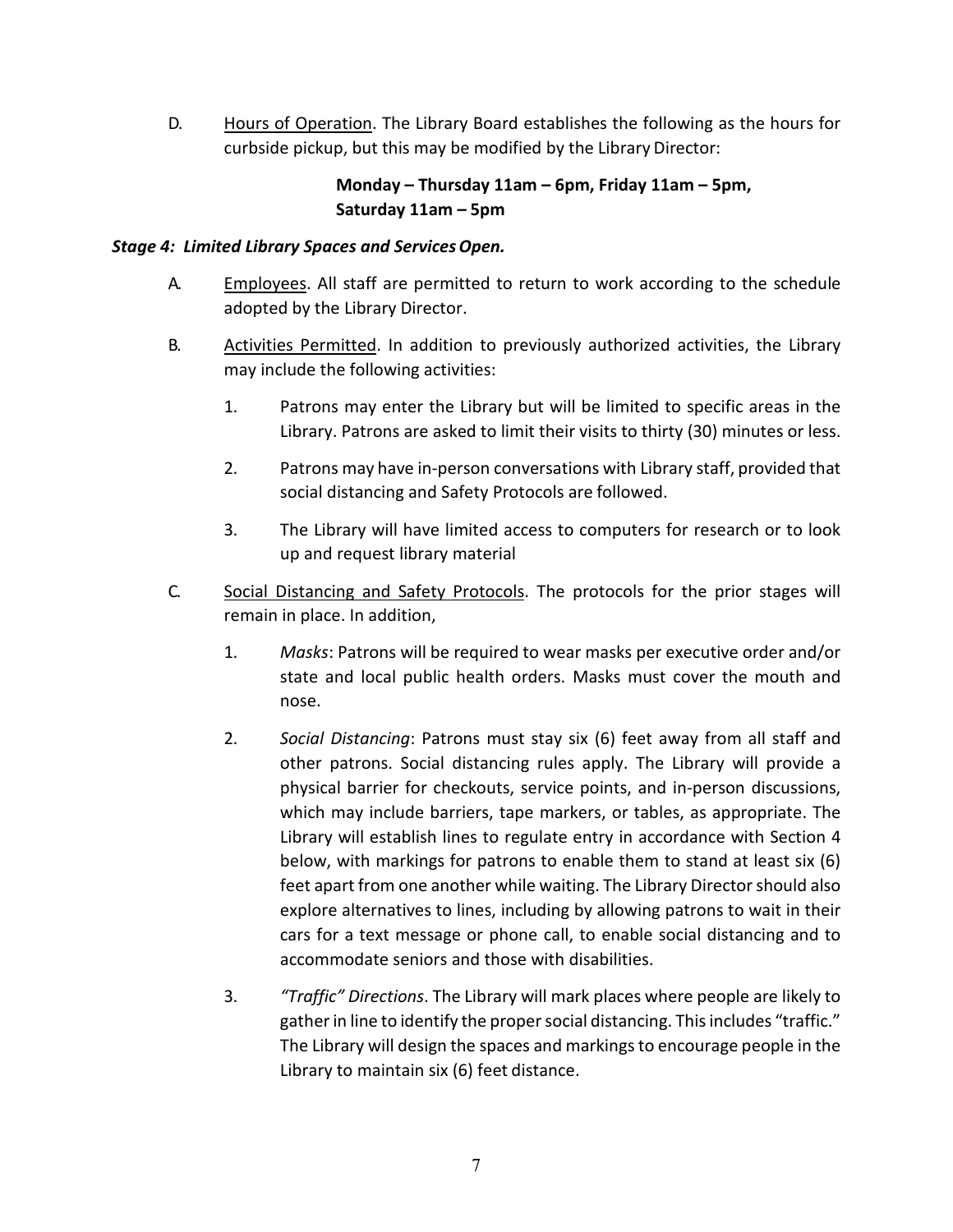- 4. *Occupancy*: Only the number of people (including employees) equal to 50% of the total occupancy limits established by the State Fire Marshall or local fire Marshall will be permitted in the Library at a time, and all others must wait outside the Library.
- 5. *Limit Groups.* Patrons will use their best effortsto come to the Library with the least number of people.
- 6. *Computer Terminals.* Computer terminals will be located six (6) feet from any other computer or work station. The Library will use its best effortsto clean computer terminals between uses. Computers are limited to one (1) thirty (30) minute appointment per patron a day.
- 7. *Food and Beverage.* Food and beverage is not permitted unless necessary for medical reasons.
- 8. *Signs*. The Library shall create a sign or pamphlet to inform patrons of the following:

a. The Library's practices during a particular stage and the precautionsthe Library is taking to prevent infection.

b. Instructing the patrons of their legal obligation to wear a mask when inside the Library per executive order and/or state and local public health orders.

c. Informing patrons not to enter if they are or have recently been sick.

- 9. *Training.* In addition to training required by previous stages, the Library shall train employees regarding how to manage symptomatic customers upon entry.
- D. Hours of Operation. The Library Board establishes the following as the hours but this may be modified by the Library Director. Revised hours starting August 10, 2020:

## **Monday through Thursday 11am – 6pm, Friday 11am – 5pm, Saturday 11am – 5pm**

## *Stage 5: Library Open to Public With Conditions.*

- A. Employees. All staff are permitted to return to work according to the schedule adopted by the Library Director.
- B. Activities Permitted. In addition to previously authorized activities, the Library may open for additional activities:
	- 1. Meeting and program room use for Library only sponsored events.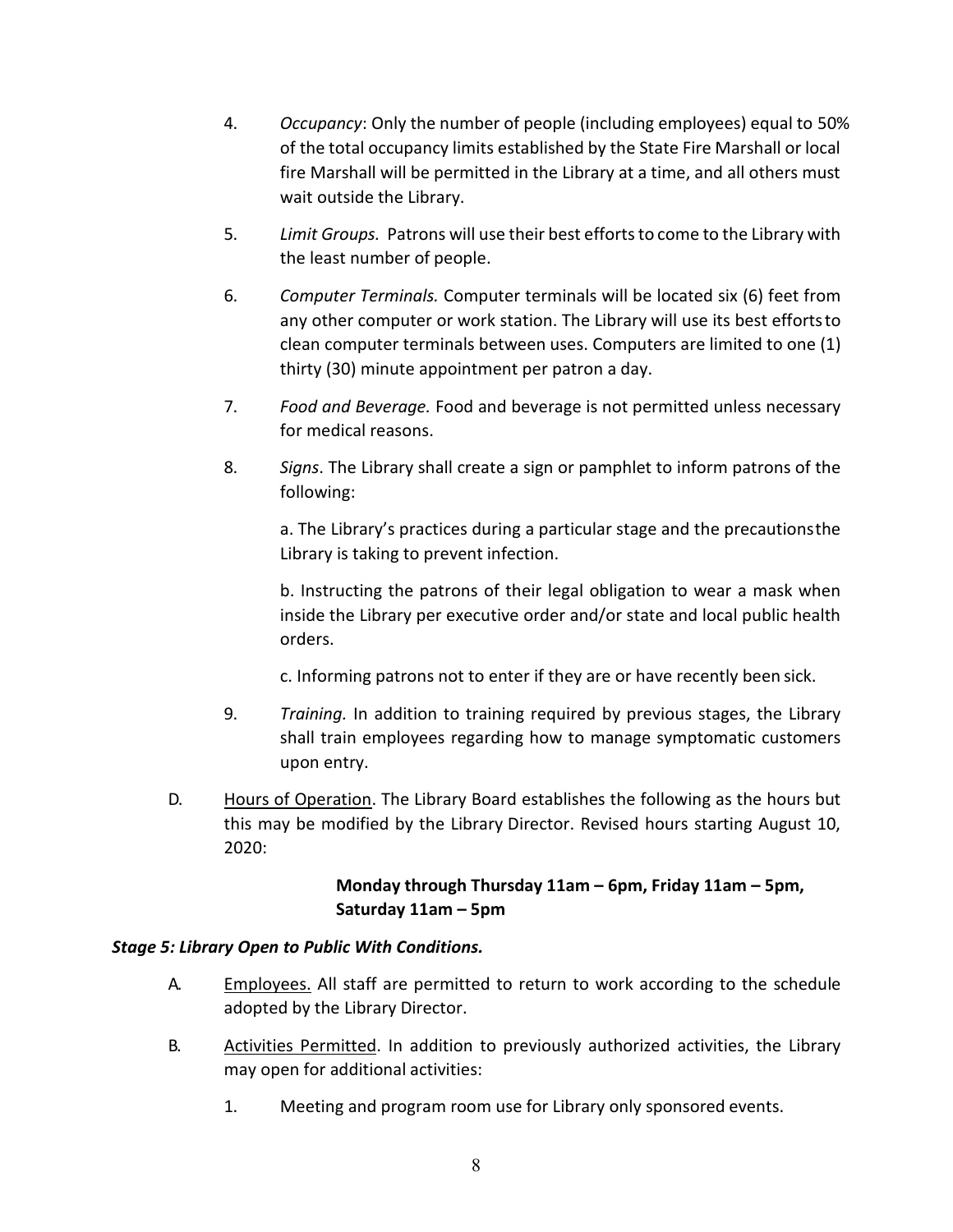- 2. The computers will be open for public use for up to 3 hours per day.
- 3. Study and lounge furniture is available. Seating may be put out gradually and may not be available everywhere.
- 4. The Library Director may open up additional parts the library building for public use.

### C. Social Distancing and Safety Protocols.

- *Masks*: Masks are recommended during visits when community spread is substantial or high in Oakland County. Masks are required for in person programs when community spread is substantial or high in Oakland County per the CDC COVID Data Tracker.
- *Social Distancing*: The Library will provide a physical barrier for checkouts and service points, which may include barriers, tape markers, or tables, as appropriate.
- *Occupancy*: There are no occupancy limits.
- *Cleaning*. The Library will clean computers, study tables and high touch surfaces throughout the day. Disinfecting wipes are available to patrons in the computer area.
- *Food and Beverage.* Food is not permitted unless necessary for medical reasons. Covered beverages are permitted.
- *Signs*. The Library shall create a sign or pamphlet to inform patrons of the following:
	- The Library's practices during a particular stage and the precautionsthe Library is taking to prevent infection.
	- Informing patrons not to enter if they are or have recently been sick.
- D. Hours of Operation. The Library Board establishes the following as the hours but this may be modified by the Library Director:

## **Monday through Thursday 10am – 8pm, Friday 10am – 6pm, Saturday 10am – 5pm**

*Stage 6: Library Open for Regular Business***.** At this stage, the Library can reopen with the same services as normal. All Library service can resume without restrictions.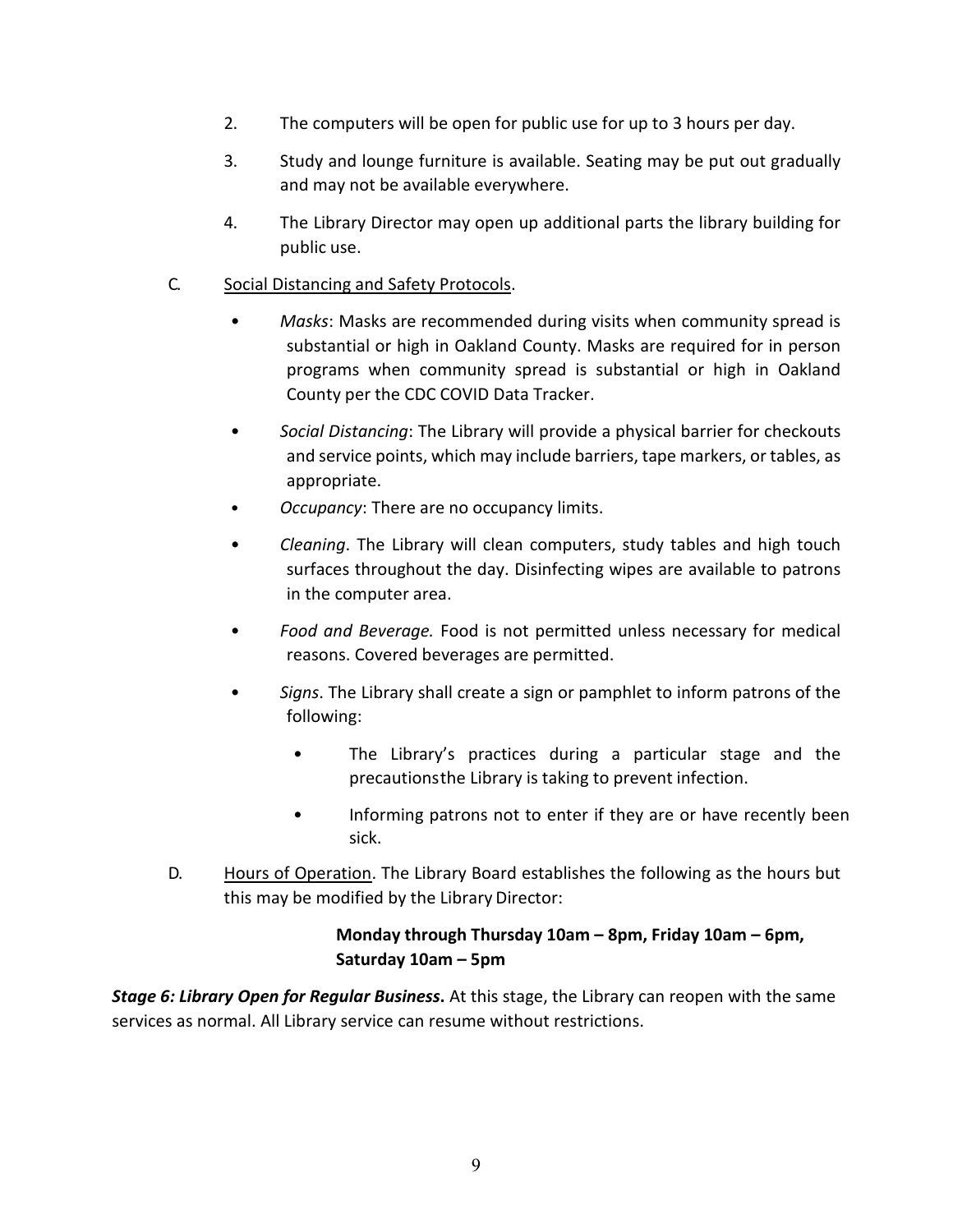# **RECORD OF CHANGES**

| <b>Date of Changes</b> | <b>Completed By</b> | <b>Summary of Changes</b>                                                                                                                                                                                                                                                                                                                                                                            |
|------------------------|---------------------|------------------------------------------------------------------------------------------------------------------------------------------------------------------------------------------------------------------------------------------------------------------------------------------------------------------------------------------------------------------------------------------------------|
| 6/4/20                 | Andrea Dickson      | Based on attorney recommendations updated Stage<br>3, Section C #1-8 updated to reflect requirements of<br>EO 2020-110 (now EO 2020-145)                                                                                                                                                                                                                                                             |
| 6/4/20                 | Andrea Dickson      | Based on attorney recommendations updated Stage<br>4, Section C #1-9 to reflect requirements of EO 2020-<br>110 (now EO 2020-145)                                                                                                                                                                                                                                                                    |
| 7/27/20                | Andrea Dickson      | Updated Stage 4 to include 30 minute visits (Section B<br>#1) and 30 minute computer appointments (Section C<br>#6). Updated Stage 4 Section C #1-8 to reflect<br>requirements of EO-153 (previously EO 2020-145)                                                                                                                                                                                    |
| 8/5/20                 | Andrea Dickson      | Updated Stage 4, Section D to reflect new hours<br>starting Monday, August 10, 2020.                                                                                                                                                                                                                                                                                                                 |
| 10/14/20               | Andrea Dickson      | Updated Stage 2, Section C #3 to remove reference to<br>executive order. Updated Stage 3, Section C #7 to<br>include orders by MDHHS and local health<br>department. Updated Stage 4, Section C #1-9 to<br>include orders by MDHHS and local health<br>department. Revised Stage 4, Section C #4 to reflect<br>occupancy limit included in the Epidemic Order issued<br>by MDHHS on October 9, 2020. |
| 11/18/20               | Andrea Dickson      | Updated Stage 3, Section D hours. Revised Stage 4,<br>Section C #1 to include that masks must cover mouth<br>and nose. Revised Stage 4, Section C #4 to reflect<br>occupancy limit included in the Epidemic Order issued<br>by MDHHS on November 15, 2020                                                                                                                                            |
| 3/5/21                 | Andrea Dickson      | Updated Stage 4, Section C #4 to reflect occupancy<br>limit included in the MDHHA Epidemic Order effective<br>$3/5/21$ .                                                                                                                                                                                                                                                                             |
| 6/1/21                 | Andrea Dickson      | Updated Stage 5, Section C to reflect current MDHHS<br>Epidemic Order on Face Masks and Gatherings along<br>with revised CDC guidelines on cleaning.                                                                                                                                                                                                                                                 |
| 6/17/21                | Andrea Dickson      | Updated Stage 5, Section B (3) stating visits are<br>limited to 60 minutes per day.                                                                                                                                                                                                                                                                                                                  |
| 6/22/21                | Andrea Dickson      | Updated Stage 5 to reflect recension of MDHHS                                                                                                                                                                                                                                                                                                                                                        |